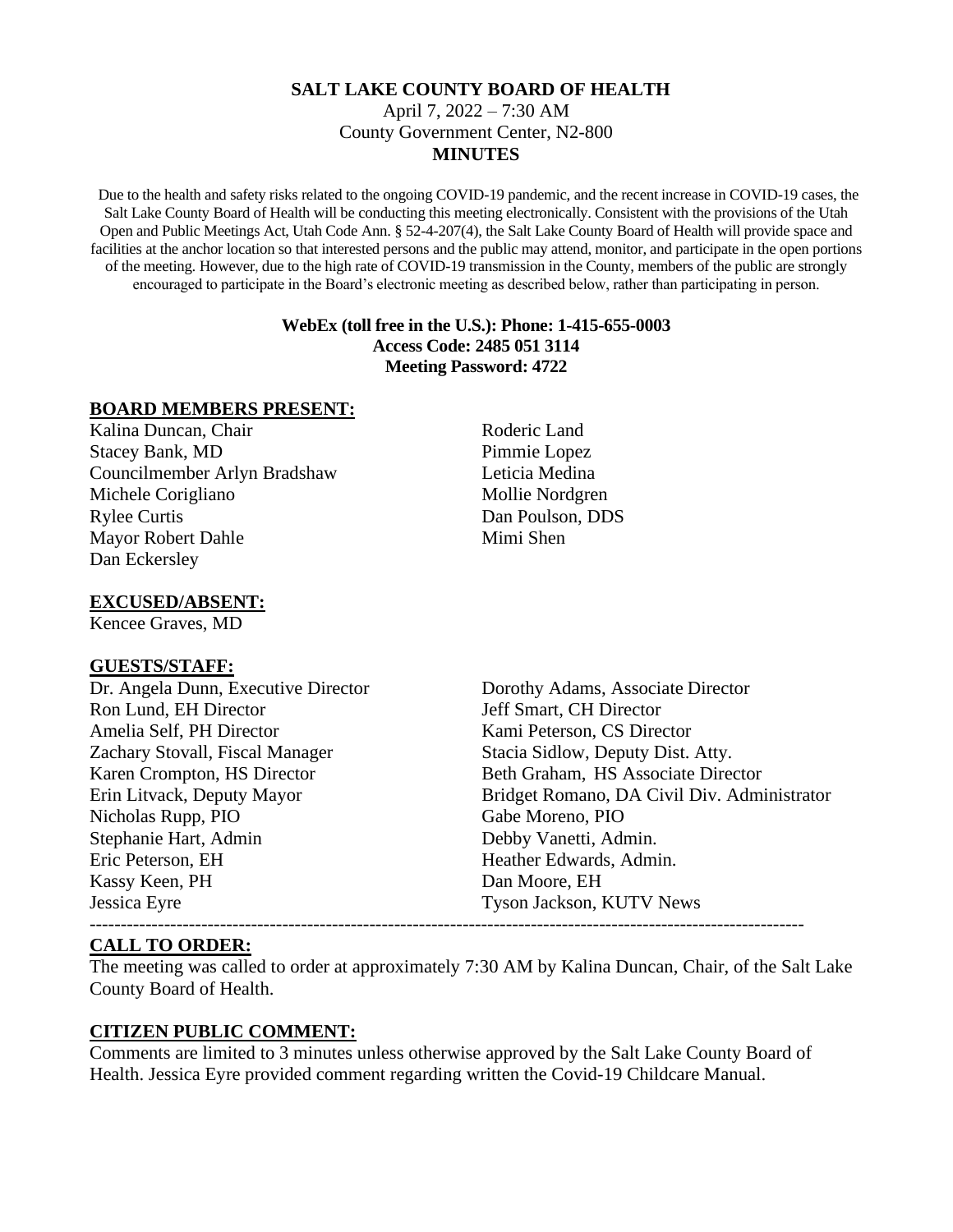#### **MINUTES:**

Kalina Duncan, Chair, asked if there was a motion to approve the minutes from the March 3, 2022, Board of Health meeting. *The motion was made by Mollie Nordgren, seconded by Roderic Land, to approve the minutes from the March 3, 2022, Board of Health meeting.* The motion passed unanimously, showing that all Board members present voted "Aye."

### **CHAIR'S REPORT:**

*Excused Board Members*

Kalina Duncan informed the Board that Dr. Graves asked to be excused from the meeting today.

#### *Utah Association of Local Boards of Health (UALBOH) Symposium*

The Annual UALBH Symposium was held March 31-April 1, 2022, in Richfield and several Board members and Salt Lake County Health Department members attended the Symposium. There were 10 in attendance from Salt Lake County.

### *Introduction*

Kalina Duncan introduced Stephanie Hart who is Dr. Dunn's Executive Assistant.

### *Board of Health Meeting Time*

Stephanie Hart sent a doodle poll to the Board regarding meeting time preference. The overwhelming response was to keep the meetings at 7:30am.

## *Board of Health and County Council Meet & Greet*

Kalina Duncan informed the board that a doodle poll has narrowed down dates for a Meet & Greet opportunity between the County Council and Board of Health to build more relationships and make connections. The dates are narrowed down to May 16<sup>th</sup> and May 18<sup>th</sup>. Stephanie and Dr. Dunn are working with the Council to find the date that works best for them.

#### *Finance Committee*

Kalina Duncan discussed repopulating the Finance Committee which is required by the Board of Health Bylaws. In the past, the committee has been made up of the Executive Team and the Health Department Director and Fiscal Manager. The team meets 2-3 times per year. Kalina asked if there were any volunteers to serve on the Finance Committee because the past chair is no longer on the Board. Pimmie Lopez volunteered to serve on the committee. He has an advanced degree in Business and experience working on large budgets. *The motion was made by Councilmember Bradshaw, seconded by Mayor Dahle, to appoint Pimmie Lopez to the Finance Committee.* The motion passed unanimously, showing that all Board members present voted "Aye."

#### *Board Members and Media*

Kalina Duncan informed the Board that Nicholas Rupp, Communication Manager, sent information regarding media opportunities for Board members that should give board members more visibility when there are media inquiries within specific area of expertise and Board members are asked to speak with media on behalf of the Board and Health Department. There have been 5 submissions and Kalina asked for more submissions.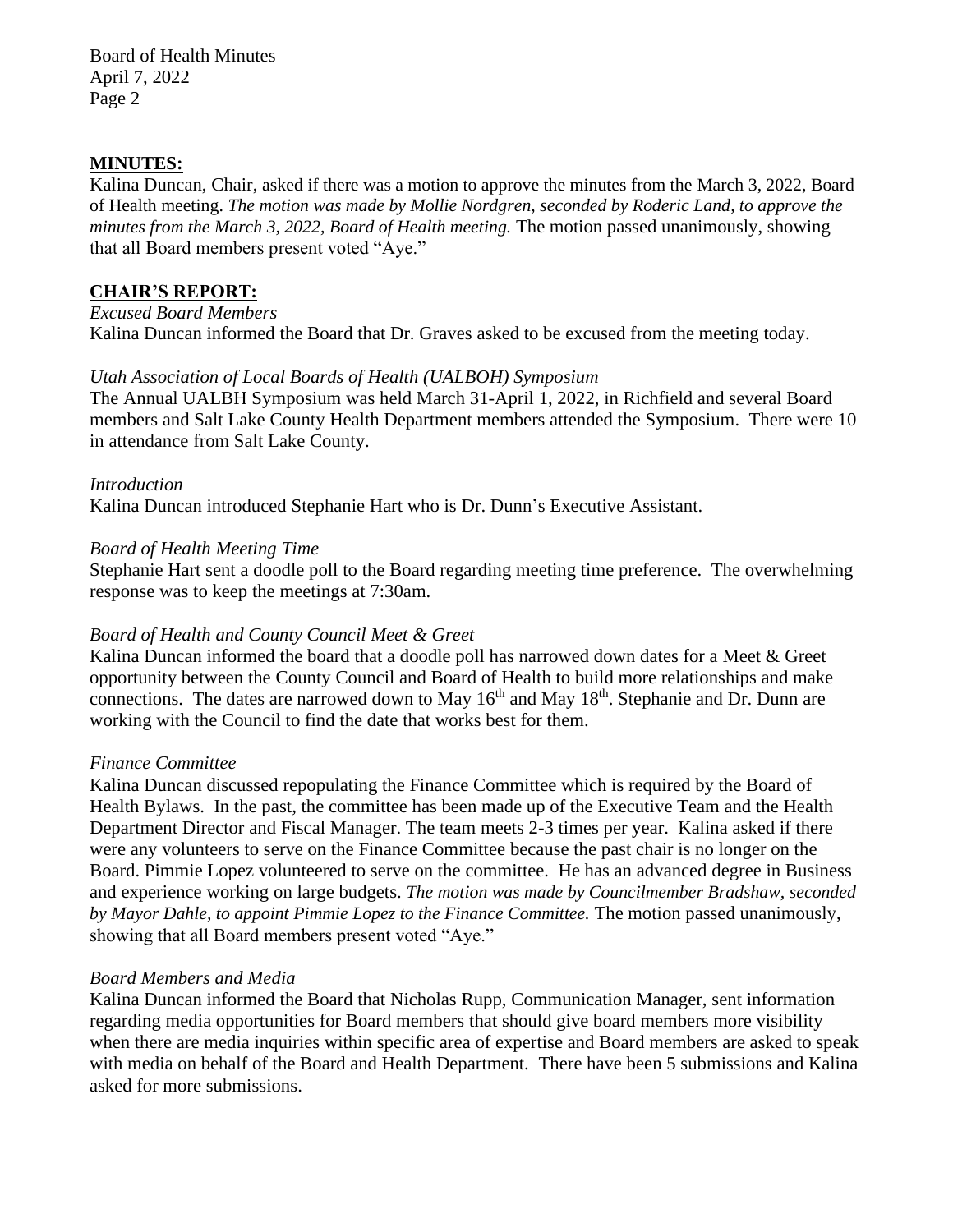### *Environmental Quality Advisory Committee (EQAC)*

Mollie Nordgren thanked Salt Lake County Health Department's staff for their work that has continued to happen through the pandemic. Mollie informed the Board during the meeting there was an update on the new Household and Hazardous Waste building that is under construction and a presentation on the Bees and Noxious Weeds Program.

### **DIRECTOR***'***S REPORT:**

#### *Strategic Planning*

Dr. Angela Dunn informed the Board that the Health Department strategic planning is underway and a survey was sent to partners. She thanked Board members for the feedback they provided and noted most of the Health Department Divisions have finished their focus groups. consulting firm who is assisting in the Strategic Plan, will be visiting on-site in May. When the strategic plan is complete it will be presented to the Board.

#### *Department Recruitments*

Dr. Angela Dunn informed Board members that Kassy Keen was recently hired as the Health Equity Bureau Manager. The Health Department has also hired the Community Health Worker Program Manager, the Literacy Program Manager and is currently recruiting for a Policy Analyst. There are currently 14 of the 15 Community Health Workers hired.

### *American Rescue Plan Act (ARPA) Follow-Up*

Dr. Angela Dunn stated that Council may vote on the outstanding ARPA requests which include a funding request for the Health Equity Bureau and metrics were provided to the Council to show impacts of the funding.

## **WRITE-OFF OF RECEIVABLES**

Zachary Stovall, Fiscal Manager, presented the 2017-2020 write-off of receivables, which were included in the Board meeting packet. The department is requesting that the Board approve the write off amounts totaling \$182,903.95. Kalina Duncan asked if there was a motion to approve the 2017 thru 2020 write off receivable amounts. *The motion was made by Michele Corigiliano, seconded by Mollie Nordgren, to approve the write-off amounts.* The motion passed unanimously, showing that all Board members present voted "Aye."

For more detailed information, please see a hardcopy of the handouts included in the Board of Health meeting file folder.

## **UTAH ASSOCIATION OF LOCAL BOARDS OF HEALTH (UALBOH) SYMPOSIUM**

Kalina Duncan and Dorothy gave feedback on the UALBOH symposium which was held March 31- April 1, 2022, in Richfield. Dorothy Adams, Jeff Smart, Kassy Keen and Tom Hudachko represented the Salt Lake County Health Department. Board Members Michele Corgliano, Pimmie Lopez, Dan Eckersley, Mollie Nordgren and Kalina Duncan attended.

## **OPIOID SETTLEMENT**

Karen Crompton introduced Bridget Romano with the District Attorney's Civil Division and Beth Graham, Human Services Associate Director. Bridget reviewed the settlement overview which occurred on February 25, 2022. Johnson & Johnson, McKesson, Cardinal Health and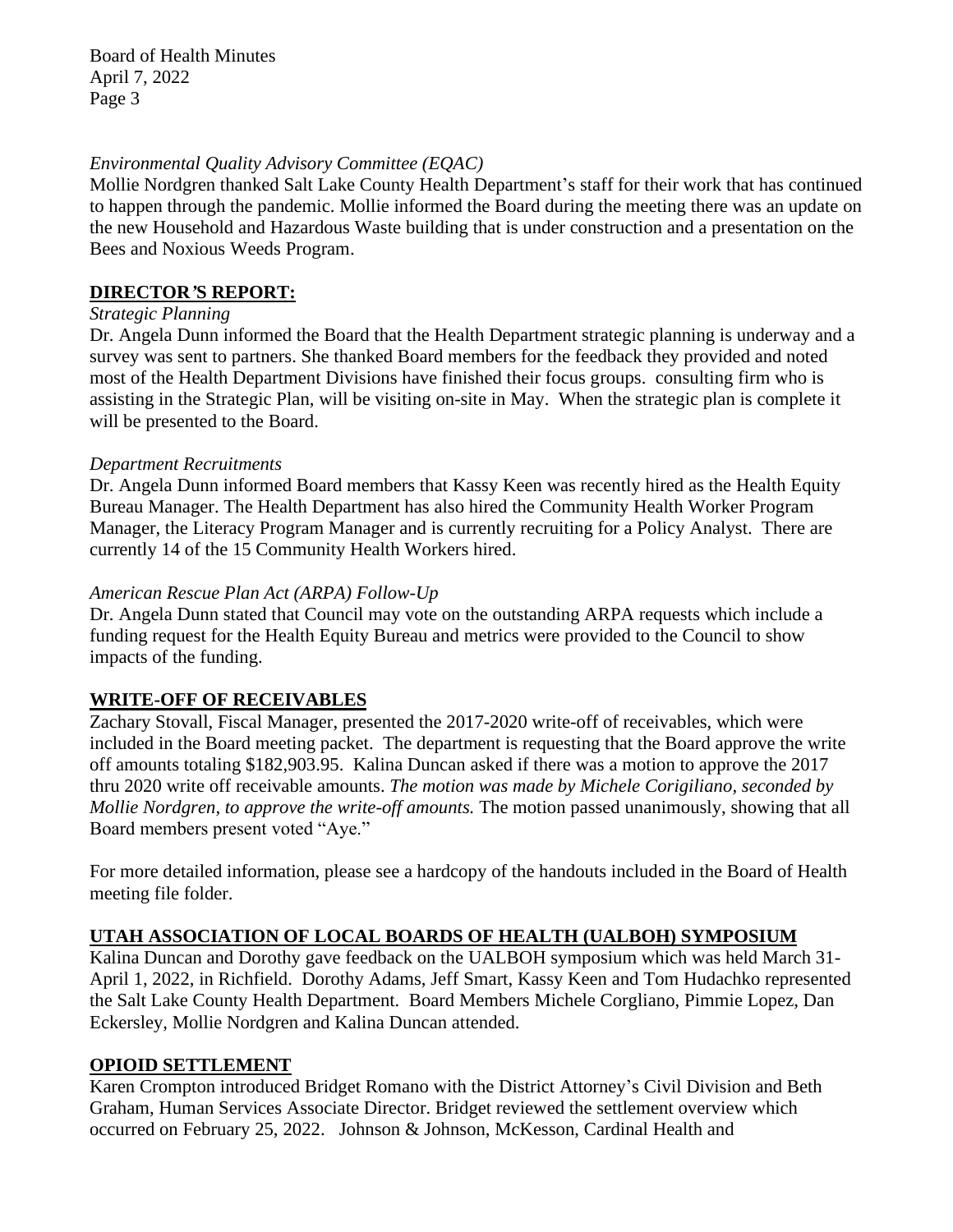AmerisourceBergen agreed to pay a combined total of 26 billion dollars towards a national settlement and of that, 23 billion dollars will be available for direct payments to State and Local Governments nationally. The State of Utah will receive 266 million dollars. Salt Lake County collectively will receive 57 million dollars. Salt Lake County alone will receive 26 million dollars in structured payments over 18 years. Karen Crompton talked about treatment and opportunities for the best use of the money and stated there is a workgroup that will come up with some proposed priorities to share with Mayor Wilson for her consideration.

# **LEGISLATIVE WRAP-UP**

Dr. Angela Dunn presented wrap-up information on legislative bills/titles of interest to the department for the 2022 session using a Legislative Tracker. Key bills mentioned:

- H.B. 60, *Vaccine Passport Amendments*; Rep. Brooks
- H.B. 146, *Food Truck Licensing;* Rep. Lisonbee
- H.B. 341, *Birth Certificate Amendments,* Rep Pierucci

For more detailed information, please see the hardcopy of the presentation included in the Board of Health meeting file folder.

# **MINIMUM PERFORMANCE STANDARDS**

Dr. Angela Dunn stated that department has statutory requirements outlined in the Minimum Performance Standards and presented information with a PowerPoint; slides included:

- Authority (R380-40-1), Definition (R380-40-2)
- Compliance (R380-40-3), Corrective Action (R380-40-4)
- Local Health Officer (R380-40-5 (1))
- Local Health Officer (R380-40-5 (2))
- Local Health Officer (R380-40-5 (3))
- Local Health Officer (R380-40-5 (4))
- Local Health Officer (R380-40-5 (5))
- Administration (R380-40-6 (1)), Administration (R380-40-6 (2)),
- Administration (R380-40-6 (3)), Administration (R380-40-6 (4-7)),
- Administration  $(R380-40-6(8))$
- Personal and Population Health Services (R380-40-7)
- Environmental Health Programs (R380-40-8)
- Public Health Emergency Preparedness (R380-40-9)
- Laboratory Services (R380-40-10)

For more detailed information, please see the hardcopy of the presentation and statement included in the Board of Health meeting file folder.

# **COVID-19 UPDATE:**

Dr. Angela Dunn presented information on the department COVID response by sharing the Covid-19 data dashboard. This dashboard will be updated weekly. Data shared includes: